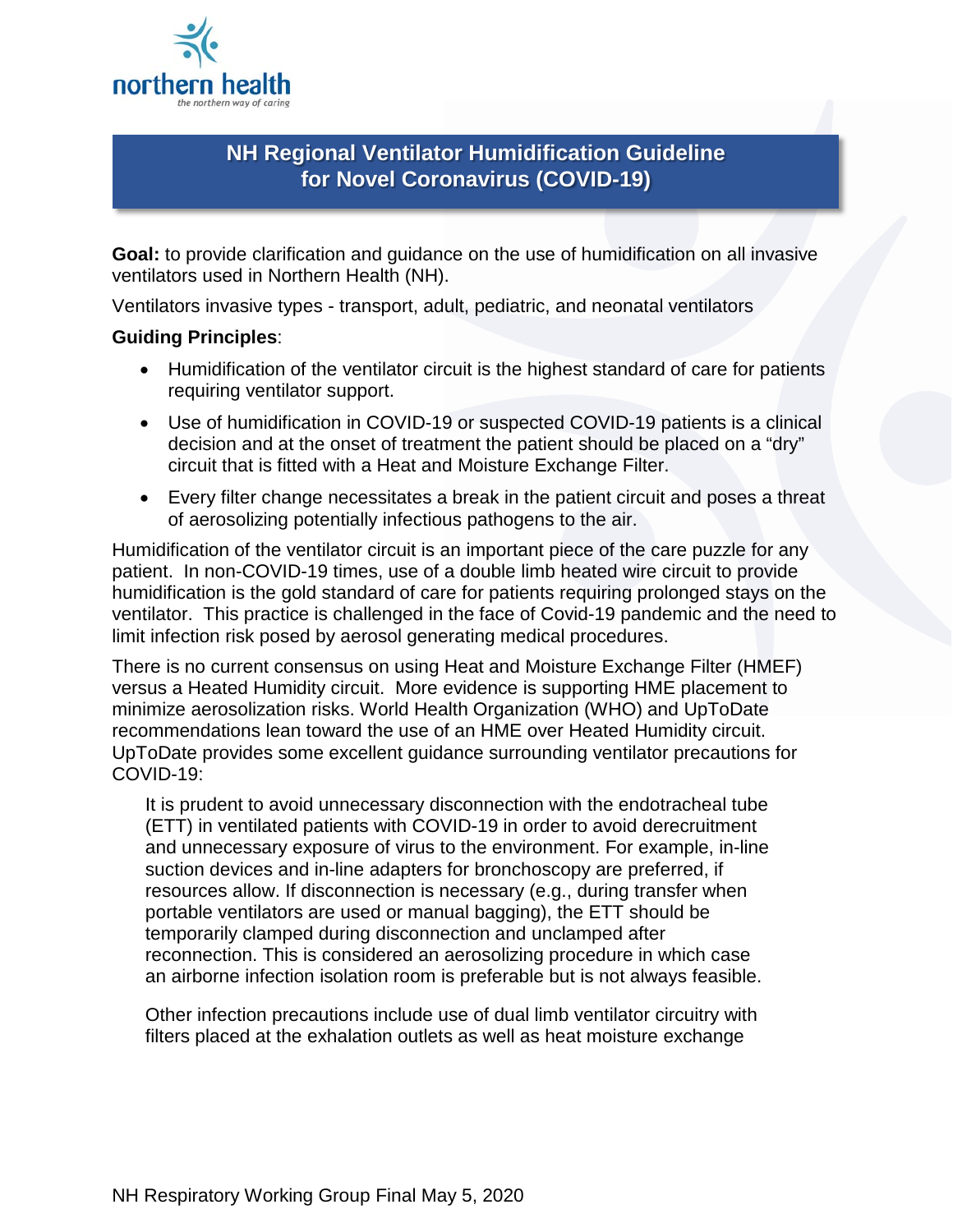

(HME) systems rather than heated humidification of single limb circuits. HME should be placed between the exhalation port and the ETT.

It is particularly important to adhere to the standard practice of maintaining the ETT cuff pressure between 25 and 30 cm  $H<sub>2</sub>O$  so that a tight seal exists between the cuff and the tracheal wall.

All ventilators should have appropriate filters in place and agreed upon filter change schedule (e.g. every six hours). The ventilator should be wiped down after every filter change.

### **For Northern Health Purposes:**

In pursuit of providing the highest quality care to northerners, initiate COVID-19 or suspected COVID-19 patients on a dry circuit that is fitted with an HME. Should the patient's individual characteristics and disease progress such that there is an increase in quantity or thickness of secretions, the decision can be made to switch to a heated humidity system when clinically indicated. Of course, the switch to heated humidity requires the clinician to weigh the benefits of the added humidity with the risks of increased risk of aerosolization should the ventilator circuit become inadvertently or incorrectly disconnected.

#### **Filter Change Frequency:**

WHO recommends practitioners avoid (or minimize) disconnecting the patient from the ventilator to prevent lung collapse and worsening hypoxaemia. Thus,

- Change HME when soiled/not functioning
- use in-line catheters for airway suctioning
- clamp tube when disconnection required
- minimize unnecessary transport

The same applies to the ventilator circuit itself and the bacterial/viral filters placed on the inspiratory and expiratory ends of the ventilator-patient circuit interface. That is, they should be changed only when soiled or not functioning.

Filter change intervals can be as short as every 12 hours or as long as every three to five days, **depending on the patient-ventilator system**. The rate of moisture buildup depends on many variables: the filter itself, ventilator circuit properties, ambient room temperature, whether or not heated wire circuits and heated humidity in play, if the expiratory housing is heated, and the patient's own unique characteristics (i.e., breath rate, temperature, disease process).

This moisture buildup adversely affects the ability of the ventilator equipment to provide breaths and can adversely affect patient outcomes if operators are not vigilant. Inexperienced operators who are not confident in identifying the signs of a failing filter should expect to proactively change the filter every 24 hours.